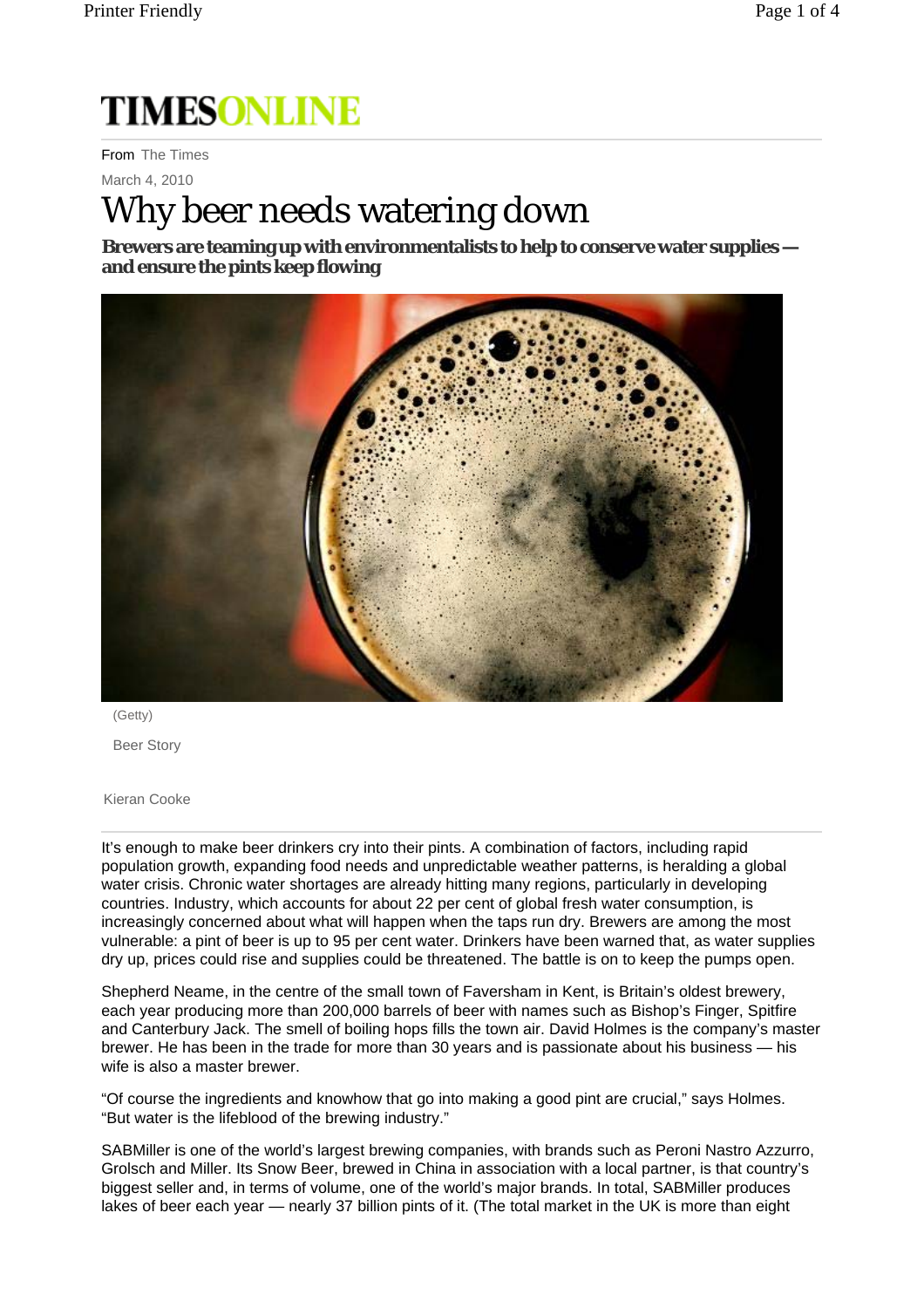billion pints a year.)

Though Shepherd Neame and SABMiller occupy very different positions in the brewing industry one a family-run, regional concern, the other a multinational with plants across six continents both are facing water supply challenges.

Kent, particularly its southeastern corner, is one of the driest parts of Britain, with less water available per capita in terms of volumes stored in wells and rivers than Ethiopia or Sudan. Whether or not climate change is responsible for what's seen as a drying out of this corner of England is debatable. But there's no doubt the weather has become increasingly unpredictable in recent years, with sudden downpours leading to floods succeeded by lengthy periods of drought.

Summer hosepipe bans and other water restrictions have become the norm. The Campaign to Protect Rural England says that already depleted water resources in the South East will be placed under further strain by government plans to build thousands of new houses in the area: by 2025 the region could be facing water shortages of more than a billion litres a day.

Shepherd Neame is fortunate in that it has its own artesian well 100ft below its brewery, through a layer of London clay and chalk. "Traditionally, breweries were established where there was a good supply of clean water," says Holmes. "Obviously it's a tremendous commercial advantage having our own well and not paying a water company for supply. We're also lucky that, even when there have been droughts, the level of water in the well has hardly moved. But these days we're very conscious of water usage. In former times water would be spraying everywhere as barrels and storage tanks were cleaned — it would take 12 or 14 pints of water to make one pint of beer. Now, with strict computer controls, we've got that ratio down to between five and six pints of water for one pint of beer."

For SABMiller, with some of its brewing operations in regions facing water shortages, the need to secure adequate and reliable water supplies is all the more challenging. "In many areas we're going to have to cut back on water usage fairly dramatically," says Andy Wales, SABMiller's head of sustainable development and, as a former senior manager with Thames Water, the brewing giant's water guru. "The beverage industry as a whole is highly aware of the long-term risks water scarcity holds — if the issue isn't tackled then sales and revenues are going to be hit."

The scale of the world's water crisis is daunting. In terms of overall global water usage, agriculture accounts for about 70 per cent of consumption, industry between 20 and 25 per cent and domestic use 5 to 8 per cent. According to the Stockholm International Water Institute (SIWI), one of the foremost bodies monitoring the issue, water usage has tripled in the past 50 years as countries have struggled to feed themselves and rapidly expanding industrial sectors have made ever greater demands.

Recent changes in rainfall patterns have exacerbated the problem: water tables in northern China and much of India are sinking dramatically. Great river systems in Central Asia, Australia and the western US are drying up. By 2030, says SIWI, nearly half the world's population will be living in areas described as being under water stress — regions in which water resources, in terms of quantity and quality, are depleted more quickly than they are replaced.

SABMiller joined forces with WWF to use what is called water footprinting to assess the risks posed to its operations by water shortages. Developed by Professor Arjen Hoekstra and colleagues at the University of Twente in the Netherlands, water footprinting is designed to help individual consumers, communities and industries to calculate total volumes of fresh water being used, not just from the tap but through all the elements of production of various goods. In the brewing industry this includes water used not only in the beer-making process but every drop from the cultivation of crops through to bottle and can recycling.

"Water shortages are best understood by considering production and supply chains as a whole," says Professor Hoekstra. Such calculations include water used elsewhere to produce imported goods whether T-shirts from Pakistan or microchips from China.

Two areas of SABMiller's operations were chosen for the water footprinting study — one in South Africa, the other in the Czech Republic. SABMiller's brewing business in South Africa is one of its biggest, producing 2.6 billion litres of beer a year, while its breweries in the Czech Republic account for almost 1.1 billion litres, making it one of the biggest producers in Europe. One litre is roughly two pints.

Within its global brewing operations SABMiller says that it uses an average of between four and five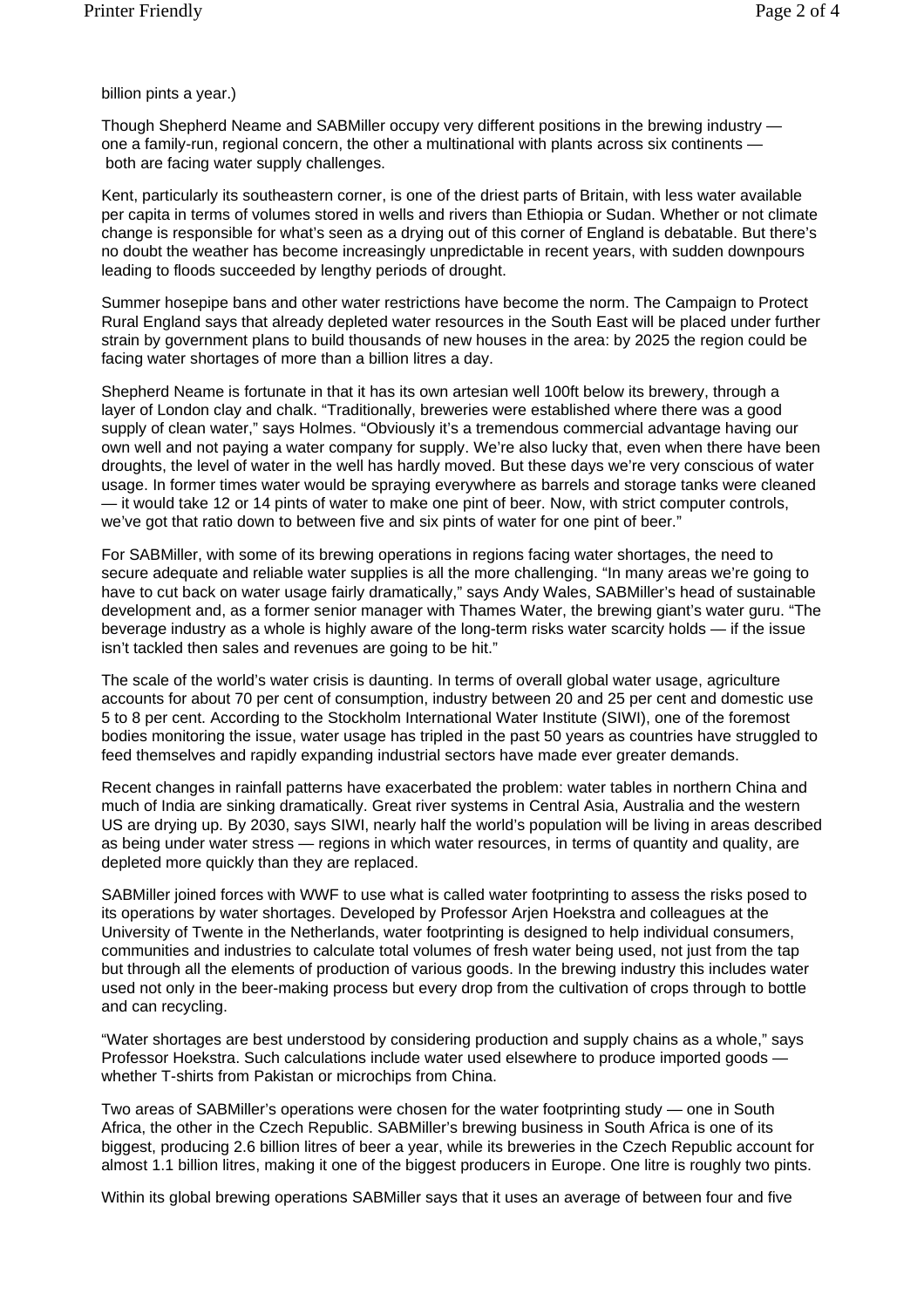litres of water to produce one litre of beer. But the study revealed that this was only a small percentage of the total amount of water consumed. By tracing water consumption back through the supply chain, it is calculated that, for every litre of beer produced in South Africa, a total of 155 litres of water is used.

In the Czech Republic the ratio is 45?:?1. In both countries about 90 per cent of the total amount of water used is for the growing of crops. In South Africa higher temperatures mean that more water is needed for irrigation: crops in the Czech Republic, on the other hand, are fed mainly by rainwater and lower temperatures result in less evaporation. Also, about 30 per cent of ingredients for SABMiller's beer brewed in South Africa have to be imported, some from regions where crops need to be irrigated. Beer brewed in the Czech Republic is made almost entirely from local produce. "It is forecast that areas of South Africa will be 17 per cent deficient in water resources by 2030," says Andy Wales, of SABMiller. "And that figure could well be doubled by the impact of climate change. Though we are small water users in the context of South Africa's overall consumption, we are looking to work with government, local groups and farmers to reduce water use right across the board."

Stuart Orr, the freshwater manager at WWF, says that water shortages do not only threaten human and wildlife populations, but also have considerable commercial implications too. "While some industries have got the message, it is amazing how many still ignore these crucial supply-chain issues," says Orr. "Water shortages impact on so many sectors. If, for instance, I was running a company importing Tshirts from Pakistan, where the drying-up and depletion of the Indus river basin is creating enormous problems for cotton growers and others, I'd be very worried. In our interconnected world, water shortages in one area seriously influence another."

Analysing the issue is one thing, but coming up with solutions is another. SABMiller says that it has set itself the target of cutting water consumption by 25 per cent by 2015 while, at the same time, increasing beer production and sales.

In South Africa, substituting imports of barley with local, less water-hungry crops such as cassava is one alternative. Encouraging more efficient water use among farmers through possible changes in water-charging systems is another possibility. However, such moves are highly sensitive. Conflicts over water resources have broken out in several African countries, particularly where communities suffering acute shortages live close to industries that are big water users. In India, such arguments, some involving multinationals, have also led to violence. In areas of China there is growing unrest about industry hiving off water needed for domestic use and food production.

Closely connected with water supply problems is another issue likely to affect the future of the brewing industry — a possible shortage of vital ingredients necessary for the brewing process. The hop (Humulus lupulus) is a close relative of the cannabis plant and, with names such as Fuggles and East Kent Goldings, gives beer its bitterness and aroma.

Tony Redsell is one of the UK's biggest hop producers, cultivating 200 acres with vines 6m (20ft) high in fields at Upper Harbledown in Kent. "Hops are what makes beer come alive, but cropping is very different these days," says Redsell. "A few years ago we wouldn't have dreamt of irrigating: rainfall would have done the job for us. Now we have to trickle-feed and sprinkle the hops. If not, they'll dry up."

Kent was once renowned as a world centre for hops. At one time, whole families from the East End of London would escape the city each September and journey south to pick hops. Those days are long gone: over the years farmers have been forced to tear up their plants as drinkers have switched to lighter, less hop-intensive lagers. Pests and disease, and competition from other growers, particularly in Germany and the United States, have taken their toll. In the 1950s, more than 20,000 acres were planted with hops in the UK, mostly in Kent. Now there are fewer than 2,500 acres.

"When I was young we'd never harvest hops before mid-September," says Redsell. "Now we start picking in August. Whether it's climate change or something else, the whole growing pattern has changed."

Hop growers in other parts of the world are experiencing similar changes. Three years ago a succession of hot, dry summers in Europe culminated in severe hop shortages and a steep rise in prices.

The Czech Republic is proud of its brewing traditions, particularly of its Pilsner-style beers, made with the country's Saaz hops. "We're now seeing considerable variations in both the yield and the quality of our hops each year," says Dr Martin Mozny, of the Czech Hydrometeorological Institute in Prague.